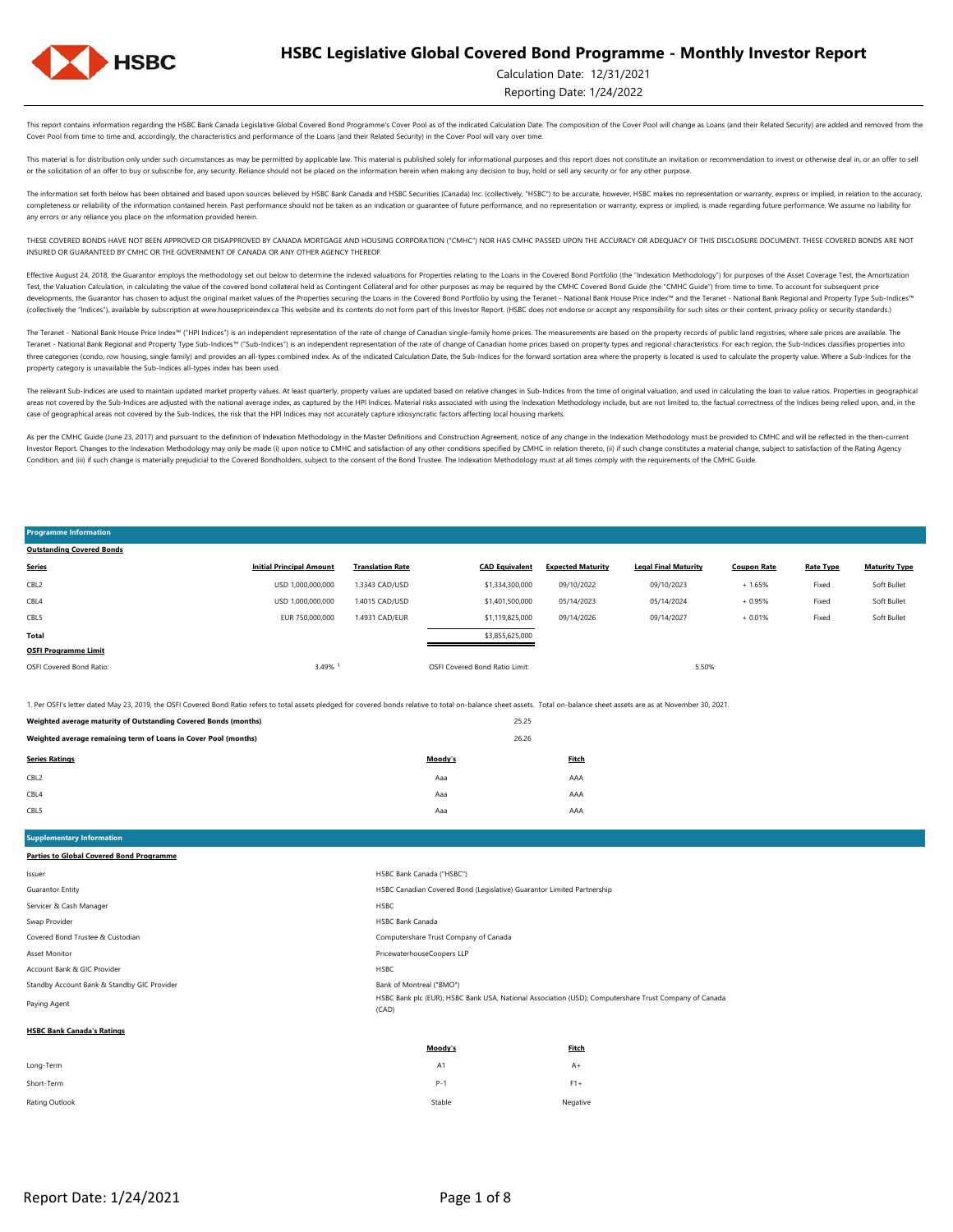

**Other:**

# **HSBC Legislative Global Covered Bond Programme - Monthly Investor Report**

Calculation Date: 12/31/2021 Reporting Date: 1/24/2022

| Moody's<br><b>Fitch</b><br>Counterparty Risk Assesment<br><b>Issuer Default Rating</b><br>A2(cr)/P-1(cr)<br>$A+$ /F1+<br>Long term / short term<br>Deposit Rating<br>Long term / short term<br>$A1/P-1$<br>Applicable Ratings of Standby Account Bank & Standby GIC Provider (BMO)<br><b>Fitch</b><br>(Issuer Default Rating)<br><b>Moody's (Deposit Rating)</b><br>Long Term<br>Aa2<br>AA-<br>Short Term<br>$P-1$<br>$F1+$<br><b>Description of Ratings Triggers</b><br>(Note: Where there are two ratings for a rating agency for a trigger, only one rating is required to be at or above one of such ratings)<br>A. Party Replacement<br>If the rating(s) of the Party falls below the level stipulated below, such party is required to be replaced or in the case of the Swap Provider:<br>(i) transfer credit support; and<br>(ii) replace itself or obtain a guarantee for its obligations.<br>Role<br>Fitch<br>Moody's<br>P-1 (ST rating) or A3<br>Account Bank & GIC Provider (HSBC)<br>F1 or A<br>P-1 (ST rating)<br>Standby Account Bank & Standby GIC Provider (BMO)<br>F1 or A<br>F2 or BBB+<br>Cash Manager (HSBC)<br>$P-2$ (cr)<br>Servicer (HSBC)<br>Baa3<br>F <sub>2</sub> |
|----------------------------------------------------------------------------------------------------------------------------------------------------------------------------------------------------------------------------------------------------------------------------------------------------------------------------------------------------------------------------------------------------------------------------------------------------------------------------------------------------------------------------------------------------------------------------------------------------------------------------------------------------------------------------------------------------------------------------------------------------------------------------------------------------------------------------------------------------------------------------------------------------------------------------------------------------------------------------------------------------------------------------------------------------------------------------------------------------------------------------------------------------------------------------------------------|
|                                                                                                                                                                                                                                                                                                                                                                                                                                                                                                                                                                                                                                                                                                                                                                                                                                                                                                                                                                                                                                                                                                                                                                                              |
|                                                                                                                                                                                                                                                                                                                                                                                                                                                                                                                                                                                                                                                                                                                                                                                                                                                                                                                                                                                                                                                                                                                                                                                              |
|                                                                                                                                                                                                                                                                                                                                                                                                                                                                                                                                                                                                                                                                                                                                                                                                                                                                                                                                                                                                                                                                                                                                                                                              |
|                                                                                                                                                                                                                                                                                                                                                                                                                                                                                                                                                                                                                                                                                                                                                                                                                                                                                                                                                                                                                                                                                                                                                                                              |
|                                                                                                                                                                                                                                                                                                                                                                                                                                                                                                                                                                                                                                                                                                                                                                                                                                                                                                                                                                                                                                                                                                                                                                                              |
|                                                                                                                                                                                                                                                                                                                                                                                                                                                                                                                                                                                                                                                                                                                                                                                                                                                                                                                                                                                                                                                                                                                                                                                              |
|                                                                                                                                                                                                                                                                                                                                                                                                                                                                                                                                                                                                                                                                                                                                                                                                                                                                                                                                                                                                                                                                                                                                                                                              |
|                                                                                                                                                                                                                                                                                                                                                                                                                                                                                                                                                                                                                                                                                                                                                                                                                                                                                                                                                                                                                                                                                                                                                                                              |
|                                                                                                                                                                                                                                                                                                                                                                                                                                                                                                                                                                                                                                                                                                                                                                                                                                                                                                                                                                                                                                                                                                                                                                                              |
|                                                                                                                                                                                                                                                                                                                                                                                                                                                                                                                                                                                                                                                                                                                                                                                                                                                                                                                                                                                                                                                                                                                                                                                              |
|                                                                                                                                                                                                                                                                                                                                                                                                                                                                                                                                                                                                                                                                                                                                                                                                                                                                                                                                                                                                                                                                                                                                                                                              |
|                                                                                                                                                                                                                                                                                                                                                                                                                                                                                                                                                                                                                                                                                                                                                                                                                                                                                                                                                                                                                                                                                                                                                                                              |
|                                                                                                                                                                                                                                                                                                                                                                                                                                                                                                                                                                                                                                                                                                                                                                                                                                                                                                                                                                                                                                                                                                                                                                                              |
|                                                                                                                                                                                                                                                                                                                                                                                                                                                                                                                                                                                                                                                                                                                                                                                                                                                                                                                                                                                                                                                                                                                                                                                              |
|                                                                                                                                                                                                                                                                                                                                                                                                                                                                                                                                                                                                                                                                                                                                                                                                                                                                                                                                                                                                                                                                                                                                                                                              |
|                                                                                                                                                                                                                                                                                                                                                                                                                                                                                                                                                                                                                                                                                                                                                                                                                                                                                                                                                                                                                                                                                                                                                                                              |
|                                                                                                                                                                                                                                                                                                                                                                                                                                                                                                                                                                                                                                                                                                                                                                                                                                                                                                                                                                                                                                                                                                                                                                                              |
|                                                                                                                                                                                                                                                                                                                                                                                                                                                                                                                                                                                                                                                                                                                                                                                                                                                                                                                                                                                                                                                                                                                                                                                              |
|                                                                                                                                                                                                                                                                                                                                                                                                                                                                                                                                                                                                                                                                                                                                                                                                                                                                                                                                                                                                                                                                                                                                                                                              |
|                                                                                                                                                                                                                                                                                                                                                                                                                                                                                                                                                                                                                                                                                                                                                                                                                                                                                                                                                                                                                                                                                                                                                                                              |
|                                                                                                                                                                                                                                                                                                                                                                                                                                                                                                                                                                                                                                                                                                                                                                                                                                                                                                                                                                                                                                                                                                                                                                                              |
|                                                                                                                                                                                                                                                                                                                                                                                                                                                                                                                                                                                                                                                                                                                                                                                                                                                                                                                                                                                                                                                                                                                                                                                              |
| Interest Rate Swap Provider (HSBC)<br>$P-2$ (cr) or $A3$ (cr)<br>F2 or BBB+                                                                                                                                                                                                                                                                                                                                                                                                                                                                                                                                                                                                                                                                                                                                                                                                                                                                                                                                                                                                                                                                                                                  |
| Covered Bond Swap Provider (HSBC)<br>$P-2$ (cr) or $A3$ (cr)<br>F2 or BBB+                                                                                                                                                                                                                                                                                                                                                                                                                                                                                                                                                                                                                                                                                                                                                                                                                                                                                                                                                                                                                                                                                                                   |
| Title Holder on Mortgages (HSBC)<br>Baa1<br>BBB+                                                                                                                                                                                                                                                                                                                                                                                                                                                                                                                                                                                                                                                                                                                                                                                                                                                                                                                                                                                                                                                                                                                                             |
|                                                                                                                                                                                                                                                                                                                                                                                                                                                                                                                                                                                                                                                                                                                                                                                                                                                                                                                                                                                                                                                                                                                                                                                              |
| <b>B. Specified Rating Related Action</b>                                                                                                                                                                                                                                                                                                                                                                                                                                                                                                                                                                                                                                                                                                                                                                                                                                                                                                                                                                                                                                                                                                                                                    |
| i. The following actions are required if the rating of the Cash Manager (HSBC)                                                                                                                                                                                                                                                                                                                                                                                                                                                                                                                                                                                                                                                                                                                                                                                                                                                                                                                                                                                                                                                                                                               |
| falls below the stipulated rating:<br>Moody's<br><b>Fitch</b><br>(a) Amounts received by the Servicer are to be deposited directly to the                                                                                                                                                                                                                                                                                                                                                                                                                                                                                                                                                                                                                                                                                                                                                                                                                                                                                                                                                                                                                                                    |
| P-1 or A3<br>F1 or A<br>GIC Account and not provided to the Cash Manager                                                                                                                                                                                                                                                                                                                                                                                                                                                                                                                                                                                                                                                                                                                                                                                                                                                                                                                                                                                                                                                                                                                     |
| (b) Amounts held by the Cash Manager belonging to the Guarantor are to be                                                                                                                                                                                                                                                                                                                                                                                                                                                                                                                                                                                                                                                                                                                                                                                                                                                                                                                                                                                                                                                                                                                    |
| deposited to the Transaction Account or the GIC Account, as applicable within 5 business days<br>P-1 or A3<br>F1 or A                                                                                                                                                                                                                                                                                                                                                                                                                                                                                                                                                                                                                                                                                                                                                                                                                                                                                                                                                                                                                                                                        |
| ii. The following actions are required if the rating of the Servicer (HSBC) falls below the stipulated rating:                                                                                                                                                                                                                                                                                                                                                                                                                                                                                                                                                                                                                                                                                                                                                                                                                                                                                                                                                                                                                                                                               |
| Moody's<br>Fitch                                                                                                                                                                                                                                                                                                                                                                                                                                                                                                                                                                                                                                                                                                                                                                                                                                                                                                                                                                                                                                                                                                                                                                             |
| (a) Servicer is required to transfer amounts belonging to the Guarantor to the Cash Manager<br>$P-1$ (cr)<br>F1 or A                                                                                                                                                                                                                                                                                                                                                                                                                                                                                                                                                                                                                                                                                                                                                                                                                                                                                                                                                                                                                                                                         |
| or the GIC Account, as applicable, within 2 business days                                                                                                                                                                                                                                                                                                                                                                                                                                                                                                                                                                                                                                                                                                                                                                                                                                                                                                                                                                                                                                                                                                                                    |
| iii. The following actions are required if the rating of the Issuer (HSBC) falls below the stipulated raitng:                                                                                                                                                                                                                                                                                                                                                                                                                                                                                                                                                                                                                                                                                                                                                                                                                                                                                                                                                                                                                                                                                |
| Moody's<br>Fitch                                                                                                                                                                                                                                                                                                                                                                                                                                                                                                                                                                                                                                                                                                                                                                                                                                                                                                                                                                                                                                                                                                                                                                             |
| (a) Repayment of the Demand Loan<br>F <sub>2</sub> or BBB+<br>N/A                                                                                                                                                                                                                                                                                                                                                                                                                                                                                                                                                                                                                                                                                                                                                                                                                                                                                                                                                                                                                                                                                                                            |
| (b) Establishment of the Reserve Fund<br>$P-1$ (cr)<br>F1 or A                                                                                                                                                                                                                                                                                                                                                                                                                                                                                                                                                                                                                                                                                                                                                                                                                                                                                                                                                                                                                                                                                                                               |
| (c) Fund Pre-Maturity Liquidity Required Amount on Hard Bullet Covered Bonds<br>P-1<br>$F1+$                                                                                                                                                                                                                                                                                                                                                                                                                                                                                                                                                                                                                                                                                                                                                                                                                                                                                                                                                                                                                                                                                                 |
| iv. The following actions are required if the rating of the Issuer (HSBC) falls below the stipulated rating:                                                                                                                                                                                                                                                                                                                                                                                                                                                                                                                                                                                                                                                                                                                                                                                                                                                                                                                                                                                                                                                                                 |
| Moody's<br>Fitch                                                                                                                                                                                                                                                                                                                                                                                                                                                                                                                                                                                                                                                                                                                                                                                                                                                                                                                                                                                                                                                                                                                                                                             |
| (a) The Covered Bond Swap will become effective except as otherwise<br>Baa1<br>BBB+<br>provided in the Covered Bond Swap Agreements                                                                                                                                                                                                                                                                                                                                                                                                                                                                                                                                                                                                                                                                                                                                                                                                                                                                                                                                                                                                                                                          |
| v. Each Swap Provider is required to transfer credit support, replace itself or obtain a quarantee of its                                                                                                                                                                                                                                                                                                                                                                                                                                                                                                                                                                                                                                                                                                                                                                                                                                                                                                                                                                                                                                                                                    |
| obligations if the rating of such Swap Provider falls below the specified rating:                                                                                                                                                                                                                                                                                                                                                                                                                                                                                                                                                                                                                                                                                                                                                                                                                                                                                                                                                                                                                                                                                                            |
| Moody's<br>Fitch                                                                                                                                                                                                                                                                                                                                                                                                                                                                                                                                                                                                                                                                                                                                                                                                                                                                                                                                                                                                                                                                                                                                                                             |
| (a) Interest Rate Swap Provider<br>$P-1$ (cr) or $A2$ (cr)<br>F1 or A                                                                                                                                                                                                                                                                                                                                                                                                                                                                                                                                                                                                                                                                                                                                                                                                                                                                                                                                                                                                                                                                                                                        |
| (b) Covered Bond Swap Provider<br>$P-1$ (cr) or $A2$ (cr)<br>F1 or A                                                                                                                                                                                                                                                                                                                                                                                                                                                                                                                                                                                                                                                                                                                                                                                                                                                                                                                                                                                                                                                                                                                         |
|                                                                                                                                                                                                                                                                                                                                                                                                                                                                                                                                                                                                                                                                                                                                                                                                                                                                                                                                                                                                                                                                                                                                                                                              |
| <b>Events of Default &amp; Triggers</b><br>Issuer Event of Default<br>No                                                                                                                                                                                                                                                                                                                                                                                                                                                                                                                                                                                                                                                                                                                                                                                                                                                                                                                                                                                                                                                                                                                     |
| Guarantor LP Event of Default<br>No                                                                                                                                                                                                                                                                                                                                                                                                                                                                                                                                                                                                                                                                                                                                                                                                                                                                                                                                                                                                                                                                                                                                                          |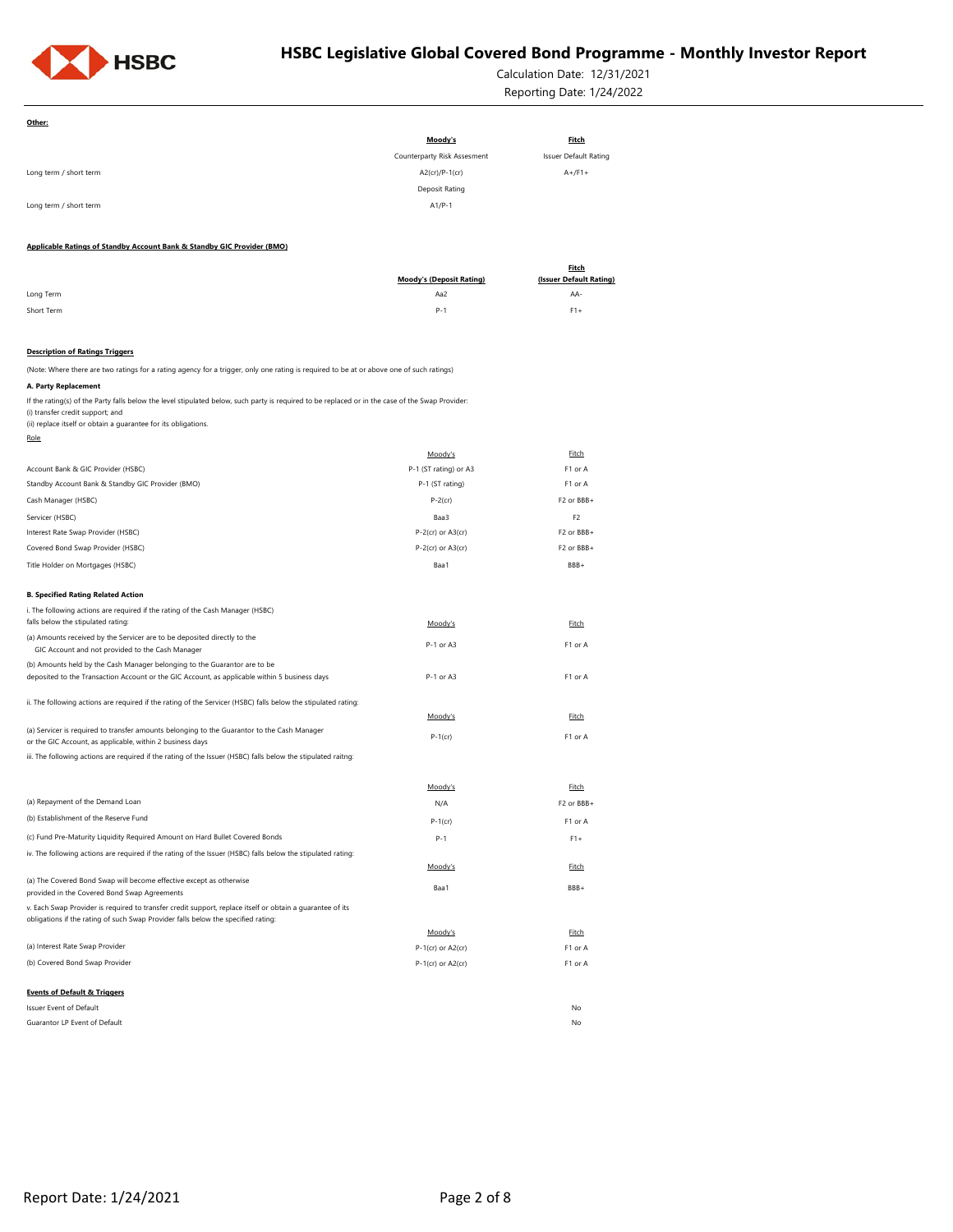

Calculation Date: 12/31/2021

Reporting Date: 1/24/2022

| <b>Asset Coverage Test</b>                                                     |                 |                                                     |  |
|--------------------------------------------------------------------------------|-----------------|-----------------------------------------------------|--|
| <b>Outstanding Covered Bonds</b>                                               | \$3,855,625,000 |                                                     |  |
| A = Lesser of (i) LTV Adjusted Loan Balance $1$ and                            | \$8,463,731,628 | A (i) \$9,352,129,738                               |  |
| (ii) Asset Percentage Adjusted Loan Balance <sup>1</sup>                       |                 | A(ii): \$8,463,731,628                              |  |
| B = Principal Receipts up to Calculation Date not otherwise applied            | \$169,879,001   | Actual Asset Percentage: 90.50%                     |  |
| C = Cash Capital Contributions                                                 | \$0             | Maximum Asset Percentage: 90.50%                    |  |
| D = Substitute Assets                                                          | \$0             | Minimum Asset Percentage: 80.00%                    |  |
| $E =$ Reserve Fund Balance                                                     | \$0             | Regulatory OC Minimum: 103.00%                      |  |
| Y = Contingent Collateral Amount                                               | \$0             | Level of Overcollateralization <sup>2</sup> 110.29% |  |
| Z = Negative Carry Factor Calculation                                          | \$0             |                                                     |  |
| <b>Adjusted Aggregate Asset Amount</b><br>$(Total: A + B + C + D + E - Y - Z)$ | \$8,633,610,629 |                                                     |  |
| <b>Asset Coverage Test</b>                                                     | <b>PASS</b>     |                                                     |  |

1. LTV Adjusted Loan Balance and Asset Percentage Adjusted Loan Balance are calculated per the Indexation Methodology based on the most recent property appraisal value.

2. Per Section 4.3.8 of the CMHC Guide, (A) the lesser of (i) the total amount of cover pool collateral and (ii) the amount of cover pool collateral required to collateral required to collateral required to collateralize t equivalent of the principal amount of covered bonds outstanding under the registered covered bond program.

| <b>Valuation Calculation</b>                                                                                                      |                 |                                                                   |       |
|-----------------------------------------------------------------------------------------------------------------------------------|-----------------|-------------------------------------------------------------------|-------|
| <b>Trading Value of Covered Bonds</b>                                                                                             | \$3,623,627,009 |                                                                   |       |
| $A = LTV$ Adjusted Loan Present Value $1$                                                                                         | \$9,256,666,902 | Weighted Average Effective Yield<br>of Performing Eligible Loans: | 2.11% |
| B = Principal Receipts up to Calculation Date not otherwise applied                                                               | \$169,879,001   |                                                                   |       |
| C = Cash Capital Contributions                                                                                                    | \$0             |                                                                   |       |
| D = Trading Value of Substitute Assets                                                                                            | \$0             |                                                                   |       |
| $E =$ Reserve Fund Balance                                                                                                        | \$0             |                                                                   |       |
| F = Trading Value of Swap Collateral                                                                                              | \$0             |                                                                   |       |
| Present Value Adjusted Aggregate Asset Amount<br>$(Total: A + B + C + D + E + F)$                                                 | \$9,426,545,902 |                                                                   |       |
| <b>Valuation Calculation</b>                                                                                                      | \$5,802,918,893 |                                                                   |       |
| 1. LTV Adjusted Loan Present Value is calculated per the Indexation Methodology based on the most recent property appraisal value |                 |                                                                   |       |

| <b>Cover Pool Losses</b>                           |                          |                                     |
|----------------------------------------------------|--------------------------|-------------------------------------|
| <b>Period End</b>                                  | <b>Write-off Amounts</b> | <b>Loss Percentage (Annualized)</b> |
| 12/31/2021                                         | \$0                      | 0.00%                               |
|                                                    |                          |                                     |
| <b>Cover Pool Summary Statistics</b>               |                          |                                     |
| Previous Month Ending Balance                      | \$9,528,535,829          |                                     |
| Current Month Ending Balance                       | \$9,358,656,829          |                                     |
| Number of Mortgages in Pool                        | 21,532                   |                                     |
| Average Mortgage Size                              | \$434,639                |                                     |
| Number of Properties                               | 19,424                   |                                     |
| Number of Borrowers                                | 18,393                   |                                     |
| Weighted Average Original LTV <sup>1</sup>         | 59.75%                   |                                     |
| Weighted Average Current LTV <sup>2</sup>          | 50.78%                   |                                     |
| Weighted Average Indexed Current LTV <sup>23</sup> | 38.97%                   |                                     |
| Weighted Average Authorized LTV <sup>4</sup>       | 63.67%                   |                                     |
| Weighted Average Indexed Authorized LTV 3 4        | 48.85%                   |                                     |
| Weighted Average Mortgage Rate                     | 2.11%                    |                                     |
| Weighted Average Seasoning (Months)                | 53.45                    |                                     |
| Weighted Average Original Term (Months)            | 79.71                    |                                     |
| Weighted Average Remaining Term (Months)           | 26.26                    |                                     |
|                                                    |                          |                                     |

1. For multi-component loans this is calculated based on all loans secured by the same property within the Cover Pool. If there is an additional advance against the property outside of the Cover Pool. If we leave the Ume t new tranche is sold into the Cover Pool based on the balances of the loans at the time of the new advance.

2. For multi-component loans this is calculated based on all loans secured by the same property within the Cover Pool

3. Indexed LTV's are calculated per the Indexation Methodology based on the most recent property appraisal value

4. For multi-component loans this is calculated based on loans which are drawn or available to be drawn secured by the same property including those compontents held outside the Cover Pool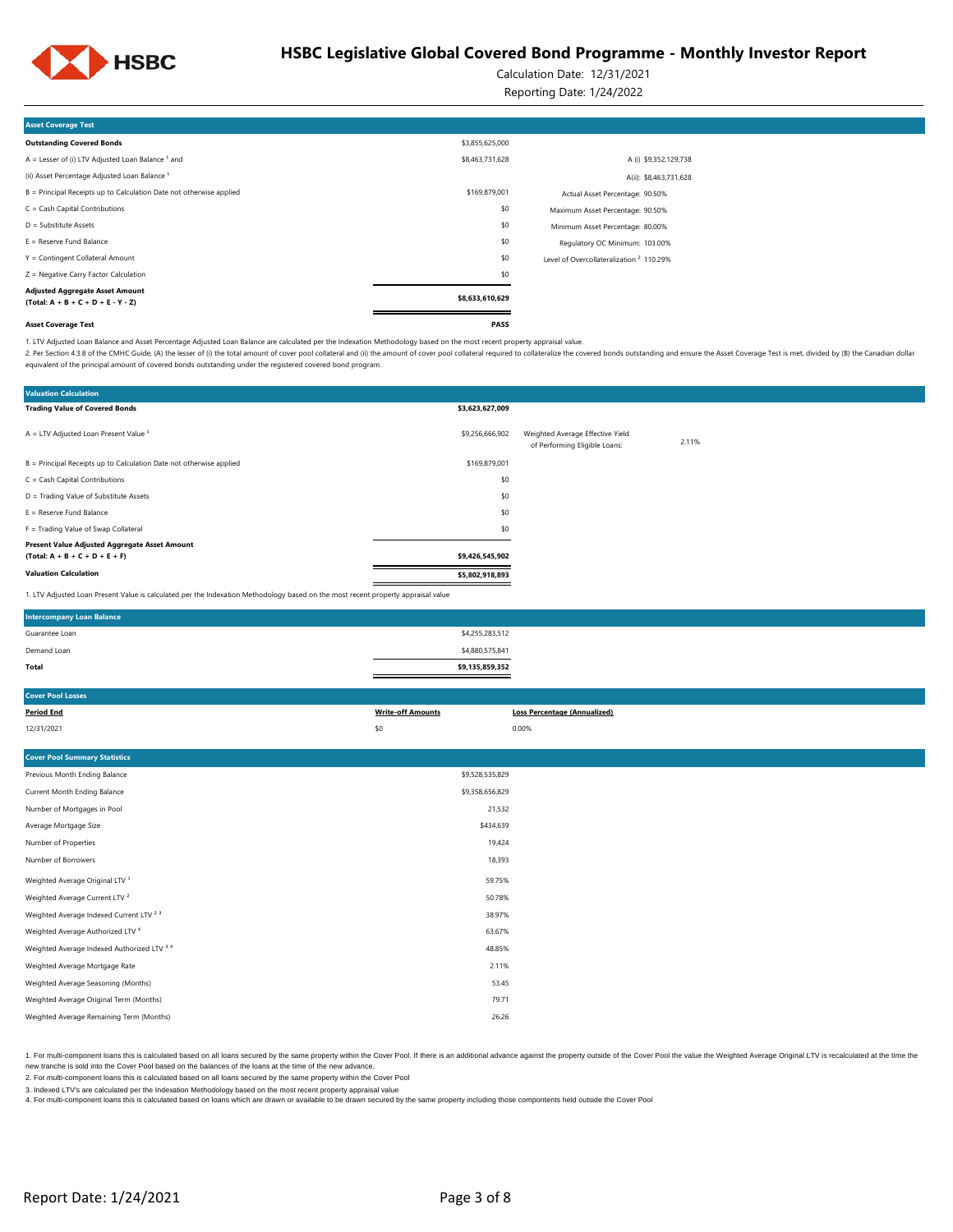

Calculation Date: 12/31/2021 Reporting Date: 1/24/2022

| <b>Cover Pool Delinquency Distribution</b> |                        |            |                          |            |
|--------------------------------------------|------------------------|------------|--------------------------|------------|
|                                            |                        |            |                          |            |
| <b>Aging Summary</b>                       | <b>Number of Loans</b> | Percentage | <b>Principal Balance</b> | Percentage |
| Current and less than 30 days past due     | 21,517                 | 99.93%     | \$9,349,218,406          | 99.90%     |
| 30 to 59 days past due                     | 6                      | 0.03%      | \$2,029,129              | 0.02%      |
| 60 to 89 days past due                     |                        | 0.01%      | \$942,110                | 0.01%      |
| 90 or more days past due                   |                        | 0.03%      | \$6,467,184              | 0.07%      |
| Total                                      | 21.532                 | 100.00%    | \$9,358,656,829          | 100.00%    |

| <b>Cover Pool Provincial Distribution</b> |                        |            |                          |            |
|-------------------------------------------|------------------------|------------|--------------------------|------------|
| Province                                  | <b>Number of Loans</b> | Percentage | <b>Principal Balance</b> | Percentage |
| British Columbia                          | 9,531                  | 44.26%     | \$4,760,026,975          | 50.86%     |
| Alberta                                   | 1,175                  | 5.46%      | \$309,503,737            | 3.31%      |
| Quebec                                    | 1,120                  | 5.20%      | \$249,103,461            | 2.66%      |
| Ontario                                   | 9,706                  | 45.08%     | \$4,040,022,656          | 43.17%     |
| Other                                     | $\Omega$               | 0.00%      | \$0                      | 0.00%      |
| Total                                     | 21,532                 | 100.00%    | \$9,358,656,829          | 100.00%    |

| <b>Number of Loans</b><br><b>Principal Balance</b><br><b>Interest Rate Type</b><br>Percentage<br>Percentage |
|-------------------------------------------------------------------------------------------------------------|
|                                                                                                             |
| 63.31%<br>59.01%<br>13,632<br>\$5,522,524,638<br>Fixed                                                      |
| \$3,836,132,191<br>36.69%<br>40.99%<br>Variable<br>7,900                                                    |
| 21,532<br>100.00%<br>\$9,358,656,829<br>100.00%<br>Total                                                    |

| <b>Mortgage Asset Type Distribution</b> |                        |            |                          |            |
|-----------------------------------------|------------------------|------------|--------------------------|------------|
| <b>Asset Type</b>                       | <b>Number of Loans</b> | Percentage | <b>Principal Balance</b> | Percentage |
| Conventional Mortgage Loans             | 914                    | 4.24%      | \$326,211,476            | 3.49%      |
| Equity Power Mortgage Loans             | 20,618                 | 95.76%     | \$9,032,445,352          | 96.51%     |
| Total                                   | 21,532                 | 100.00%    | \$9,358,656,829          | 100.00%    |

| <b>Cover Pool Occupancy Type Distribution</b> |                        |            |                          |            |  |  |  |  |
|-----------------------------------------------|------------------------|------------|--------------------------|------------|--|--|--|--|
| <b>Occupancy Type</b>                         | <b>Number of Loans</b> | Percentage | <b>Principal Balance</b> | Percentage |  |  |  |  |
| Owner Occupied                                | 17,458                 | 81.08%     | \$8,163,350,461          | 87.23%     |  |  |  |  |
| Non-Owner Occupied                            | 4.074                  | 18.92%     | \$1,195,306,368          | 12.77%     |  |  |  |  |
| Total                                         | 21,532                 | 100.00%    | \$9,358,656,829          | 100.00%    |  |  |  |  |

| <b>Cover Pool Mortgage Rate Distribution</b> |                        |            |                          |            |  |  |  |  |
|----------------------------------------------|------------------------|------------|--------------------------|------------|--|--|--|--|
| Mortgage Rate (%)                            | <b>Number of Loans</b> | Percentage | <b>Principal Balance</b> | Percentage |  |  |  |  |
| 1.9999 and below                             | 9,119                  | 42.35%     | \$4,337,855,502          | 46.35%     |  |  |  |  |
| 2.0000 - 2.4999                              | 4,644                  | 21.57%     | \$1,991,999,574          | 21.29%     |  |  |  |  |
| 2.5000 - 2.9999                              | 6,511                  | 30.24%     | \$2,645,782,558          | 28.27%     |  |  |  |  |
| $3.0000 - 3.4999$                            | 962                    | 4.47%      | \$290,738,503            | 3.11%      |  |  |  |  |
| 3.5000 - 3.9999                              | 263                    | 1.22%      | \$79,575,731             | 0.85%      |  |  |  |  |
| 4.0000 - 4.4999                              | 11                     | 0.05%      | \$4,507,077              | 0.05%      |  |  |  |  |
| 4.5000 - 4.9999                              | 3                      | 0.01%      | \$1,216,339              | 0.01%      |  |  |  |  |
| $5.0000 - 5.4999$                            | $\bf 0$                | 0.00%      | \$0                      | 0.00%      |  |  |  |  |
| 5.5000 - 5.9999                              | 0                      | 0.00%      | \$0                      | 0.00%      |  |  |  |  |
| $6.0000 - 6.4999$                            | 0                      | 0.00%      | \$0                      | 0.00%      |  |  |  |  |
| 6.5000 and above                             | 19                     | 0.09%      | \$6,981,544              | 0.07%      |  |  |  |  |
| Total                                        | 21,532                 | 100.00%    | \$9,358,656,829          | 100.00%    |  |  |  |  |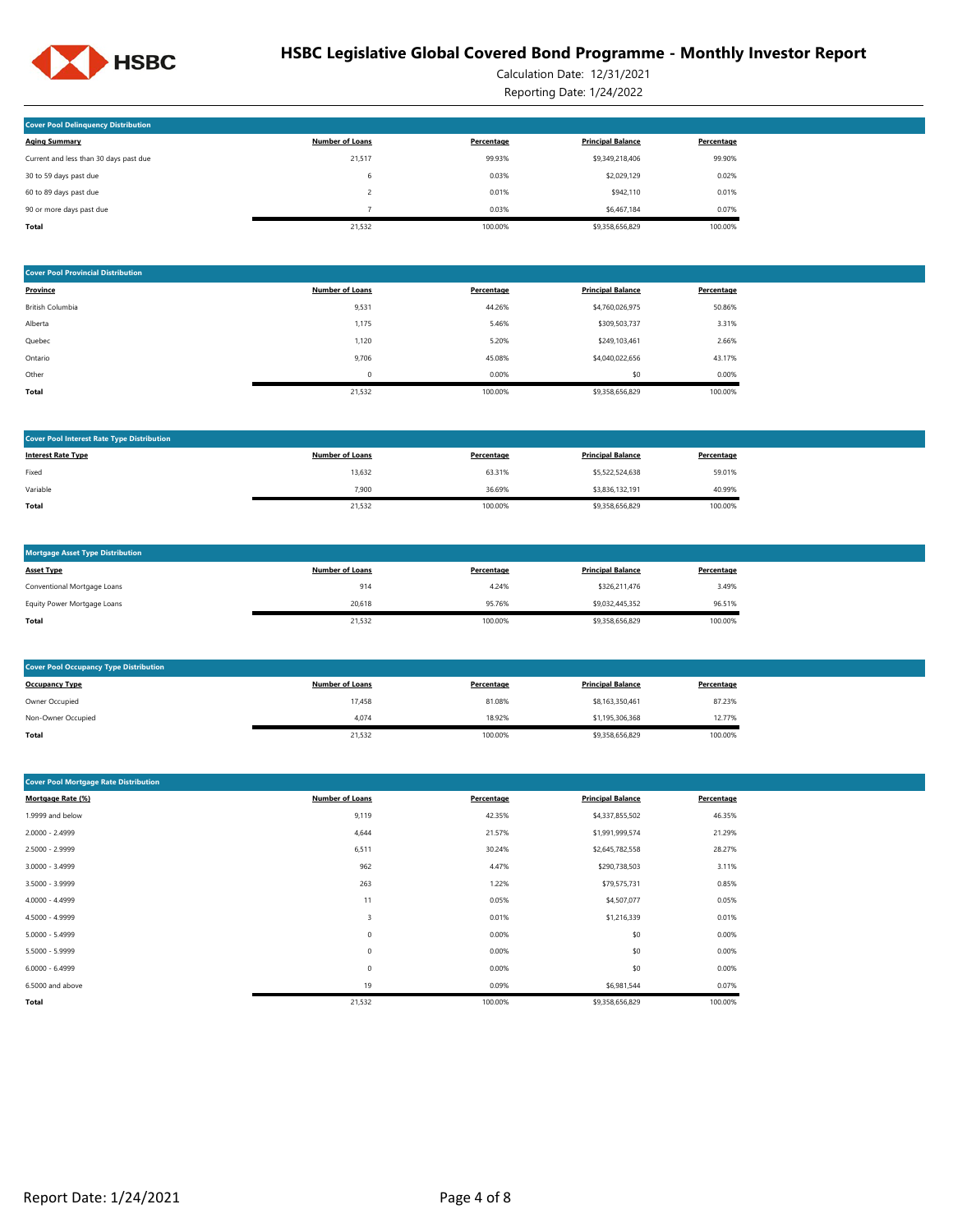

Calculation Date: 12/31/2021 Reporting Date: 1/24/2022

| <b>Cover Pool Remaining Term Distribution</b> |                        |            |                          |            |  |  |  |  |  |
|-----------------------------------------------|------------------------|------------|--------------------------|------------|--|--|--|--|--|
| <b>Remaining Term (Months)</b>                | <b>Number of Loans</b> | Percentage | <b>Principal Balance</b> | Percentage |  |  |  |  |  |
| Less than 12.00                               | 5,809                  | 26.98%     | \$2,453,444,134          | 26.22%     |  |  |  |  |  |
| $12.00 - 23.99$                               | 4,850                  | 22.52%     | \$2,138,601,803          | 22.85%     |  |  |  |  |  |
| $24.00 - 35.99$                               | 5,179                  | 24.05%     | \$2,153,974,730          | 23.02%     |  |  |  |  |  |
| $36.00 - 47.99$                               | 2,687                  | 12.48%     | \$1,209,972,585          | 12.93%     |  |  |  |  |  |
| $48.00 - 59.99$                               | 2,816                  | 13.08%     | \$1,325,324,409          | 14.16%     |  |  |  |  |  |
| $60.00 - 71.99$                               | 115                    | 0.53%      | \$49,787,607             | 0.53%      |  |  |  |  |  |
| $72.00 - 83.99$                               | 6                      | 0.03%      | \$974,752                | 0.01%      |  |  |  |  |  |
| 84.00 and above                               | 70                     | 0.33%      | \$26,576,810             | 0.28%      |  |  |  |  |  |
| <b>Total</b>                                  | 21,532                 | 100.00%    | \$9,358,656,829          | 100.00%    |  |  |  |  |  |

| <b>Cover Pool Range of Remaining Principal Balance</b> |                        |            |                          |            |  |  |  |  |  |  |
|--------------------------------------------------------|------------------------|------------|--------------------------|------------|--|--|--|--|--|--|
| <b>Range of Remaining Principal Balance</b>            | <b>Number of Loans</b> | Percentage | <b>Principal Balance</b> | Percentage |  |  |  |  |  |  |
| 99,999 and below                                       | 2,843                  | 13.20%     | \$154,633,851            | 1.65%      |  |  |  |  |  |  |
| 100,000 - 149,999                                      | 1,684                  | 7.82%      | \$210,966,640            | 2.25%      |  |  |  |  |  |  |
| 150,000 - 199,999                                      | 2,002                  | 9.30%      | \$351,986,456            | 3.76%      |  |  |  |  |  |  |
| 200,000 - 249,999                                      | 1,956                  | 9.08%      | \$439,326,850            | 4.69%      |  |  |  |  |  |  |
| 250,000 - 299,999                                      | 1,971                  | 9.15%      | \$539,418,008            | 5.76%      |  |  |  |  |  |  |
| 300,000 - 349,999                                      | 1,533                  | 7.12%      | \$497,667,858            | 5.32%      |  |  |  |  |  |  |
| 350,000 - 399,999                                      | 1,269                  | 5.89%      | \$473,349,290            | 5.06%      |  |  |  |  |  |  |
| 400,000 - 449,999                                      | 1,128                  | 5.24%      | \$480,153,115            | 5.13%      |  |  |  |  |  |  |
| 450,000 - 499,999                                      | 1,043                  | 4.84%      | \$494,448,532            | 5.28%      |  |  |  |  |  |  |
| 500,000 - 549,999                                      | 817                    | 3.79%      | \$428,416,589            | 4.58%      |  |  |  |  |  |  |
| 550,000 - 599,999                                      | 660                    | 3.07%      | \$378,483,498            | 4.04%      |  |  |  |  |  |  |
| 600,000 - 649,999                                      | 551                    | 2.56%      | \$344,186,285            | 3.68%      |  |  |  |  |  |  |
| 650,000 - 699,999                                      | 490                    | 2.28%      | \$330,443,336            | 3.53%      |  |  |  |  |  |  |
| 700,000 - 749,999                                      | 437                    | 2.03%      | \$316,712,925            | 3.38%      |  |  |  |  |  |  |
| 750,000 - 799,999                                      | 365                    | 1.70%      | \$282,696,916            | 3.02%      |  |  |  |  |  |  |
| 800,000 - 849,999                                      | 337                    | 1.57%      | \$277,887,496            | 2.97%      |  |  |  |  |  |  |
| 850,000 - 899,999                                      | 258                    | 1.20%      | \$225,669,781            | 2.41%      |  |  |  |  |  |  |
| 900,000 - 949,999                                      | 217                    | 1.01%      | \$200,946,243            | 2.15%      |  |  |  |  |  |  |
| 950,000 - 999,999                                      | 188                    | 0.87%      | \$183,435,855            | 1.96%      |  |  |  |  |  |  |
| 1,000,000 and above                                    | 1,783                  | 8.28%      | \$2,747,827,304          | 29.36%     |  |  |  |  |  |  |
| Total                                                  | 21,532                 | 100.00%    | \$9,358,656,829          | 100.00%    |  |  |  |  |  |  |

| <b>Cover Pool Property Type Distribution</b> |                        |            |                          |            |  |  |  |  |  |  |
|----------------------------------------------|------------------------|------------|--------------------------|------------|--|--|--|--|--|--|
| <b>Property Type</b>                         | <b>Number of Loans</b> | Percentage | <b>Principal Balance</b> | Percentage |  |  |  |  |  |  |
| Condominium                                  | 5,204                  | 24.17%     | \$1,491,473,822          | 15.94%     |  |  |  |  |  |  |
| Duplex                                       | 149                    | 0.69%      | \$44,761,000             | 0.48%      |  |  |  |  |  |  |
| Semi-Detached                                | 307                    | 1.43%      | \$107.286.136            | 1.15%      |  |  |  |  |  |  |
| Single Family                                | 13,434                 | 62.39%     | \$6,974,208,661          | 74.52%     |  |  |  |  |  |  |
| Townhouse                                    | 2,365                  | 10.98%     | \$721,798,299            | 7.71%      |  |  |  |  |  |  |
| Other                                        | 73                     | 0.34%      | \$19,128,911             | 0.20%      |  |  |  |  |  |  |
| Total                                        | 21,532                 | 100.00%    | \$9,358,656,829          | 100.00%    |  |  |  |  |  |  |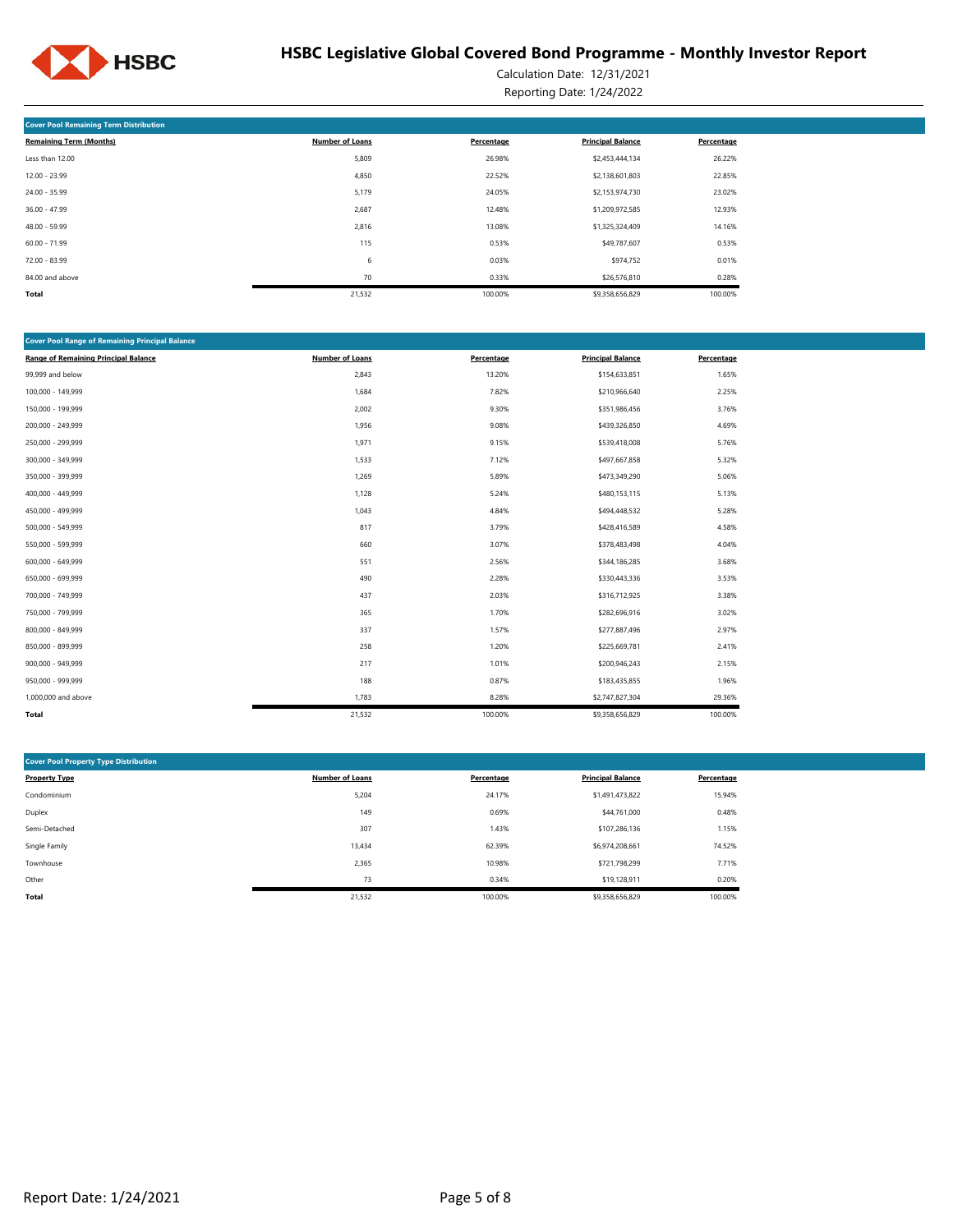

Calculation Date: 12/31/2021 Reporting Date: 1/24/2022

| Cover Pool Indexed Authorized LTV - Distribution <sup>1</sup> |                 |            |                          |            |  |  |  |  |  |  |
|---------------------------------------------------------------|-----------------|------------|--------------------------|------------|--|--|--|--|--|--|
| Indexed LTV (%)                                               | Number of Loans | Percentage | <b>Principal Balance</b> | Percentage |  |  |  |  |  |  |
| 20.00 and below                                               | 1,528           | 7.10%      | \$262,056,770            | 2.80%      |  |  |  |  |  |  |
| $20.01 - 25.00$                                               | 819             | 3.80%      | \$166,258,662            | 1.78%      |  |  |  |  |  |  |
| $25.01 - 30.00$                                               | 1,248           | 5.80%      | \$317,010,065            | 3.39%      |  |  |  |  |  |  |
| $30.01 - 35.00$                                               | 1,780           | 8.27%      | \$563,730,770            | 6.03%      |  |  |  |  |  |  |
| $35.01 - 40.00$                                               | 2,372           | 11.02%     | \$937,748,260            | 10.03%     |  |  |  |  |  |  |
| $40.01 - 45.00$                                               | 2,613           | 12.14%     | \$1,250,568,732          | 13.39%     |  |  |  |  |  |  |
| $45.01 - 50.00$                                               | 2,572           | 11.95%     | \$1,279,124,166          | 13.67%     |  |  |  |  |  |  |
| $50.01 - 55.00$                                               | 2,479           | 11.51%     | \$1,322,767,682          | 14.14%     |  |  |  |  |  |  |
| $55.01 - 60.00$                                               | 2,353           | 10.93%     | \$1,362,302,114          | 14.56%     |  |  |  |  |  |  |
| $60.01 - 65.00$                                               | 1,503           | 6.98%      | \$895,998,868            | 9.57%      |  |  |  |  |  |  |
| $65.01 - 70.00$                                               | 930             | 4.32%      | \$485,128,452            | 5.19%      |  |  |  |  |  |  |
| $70.01 - 75.00$                                               | 641             | 2.98%      | \$261,422,303            | 2.79%      |  |  |  |  |  |  |
| 75.01 - 80.00                                                 | 513             | 2.38%      | \$195,857,287            | 2.08%      |  |  |  |  |  |  |
| Greater than 80.00                                            | 181             | 0.84%      | \$58,682,698             | 0.58%      |  |  |  |  |  |  |
| Total                                                         | 21,532          | 100.00%    | \$9,358,656,829          | 100.00%    |  |  |  |  |  |  |

| Cover Pool Indexed Current LTV - Distribution <sup>1</sup> |                        |            |                          |            |  |  |  |  |  |  |
|------------------------------------------------------------|------------------------|------------|--------------------------|------------|--|--|--|--|--|--|
| Indexed LTV (%)                                            | <b>Number of Loans</b> | Percentage | <b>Principal Balance</b> | Percentage |  |  |  |  |  |  |
| 20.00 and below                                            | 4,929                  | 22.89%     | \$1,348,460,655          | 9.43%      |  |  |  |  |  |  |
| $20.01 - 25.00$                                            | 1,905                  | 8.85%      | \$696,400,033            | 6.57%      |  |  |  |  |  |  |
| $25.01 - 30.00$                                            | 2,245                  | 10.43%     | \$910,868,347            | 9.71%      |  |  |  |  |  |  |
| $30.01 - 35.00$                                            | 2,514                  | 11.68%     | \$1,154,691,036          | 12.71%     |  |  |  |  |  |  |
| $35.01 - 40.00$                                            | 2,394                  | 11.12%     | \$1,141,854,561          | 13.28%     |  |  |  |  |  |  |
| $40.01 - 45.00$                                            | 2,206                  | 10.25%     | \$1,126,990,947          | 13.37%     |  |  |  |  |  |  |
| $45.01 - 50.00$                                            | 1,853                  | 8.61%      | \$1,039,677,831          | 12.33%     |  |  |  |  |  |  |
| $50.01 - 55.00$                                            | 1,544                  | 7.17%      | \$909,524,248            | 10.84%     |  |  |  |  |  |  |
| $55.01 - 60.00$                                            | 942                    | 4.37%      | \$582,042,606            | 6.68%      |  |  |  |  |  |  |
| $60.01 - 65.00$                                            | 482                    | 2.24%      | \$242,307,242            | 2.74%      |  |  |  |  |  |  |
| $65.01 - 70.00$                                            | 337                    | 1.57%      | \$138,349,413            | 1.62%      |  |  |  |  |  |  |
| $70.01 - 75.00$                                            | 136                    | 0.63%      | \$54,650,621             | 0.59%      |  |  |  |  |  |  |
| $75.01 - 80.00$                                            | 37                     | 0.17%      | \$10,395,997             | 0.11%      |  |  |  |  |  |  |
| Greater than 80.00                                         | 8                      | 0.04%      | \$2,443,291              | 0.02%      |  |  |  |  |  |  |
| Total                                                      | 21,532                 | 100.00%    | \$9,358,656,829          | 100.00%    |  |  |  |  |  |  |

#### **Provincial Distribution by Indexed Current LTV and Aging Summary**

| <b>Days Delinquent</b> |                         |               |               |                          |                          |                 |
|------------------------|-------------------------|---------------|---------------|--------------------------|--------------------------|-----------------|
| Current-<30            |                         |               |               |                          |                          |                 |
| LTV                    | <b>British Columbia</b> | Alberta       | Quebec        | Ontario                  | Other                    | Total           |
| < 20.00                | \$793,435,707           | \$16,102,505  | \$31,644,718  | \$506,932,187            | $\overline{\phantom{a}}$ | \$1,348,115,116 |
| $20.01 - 25.00$        | \$365,362,564           | \$12,798,641  | \$22,205,988  | \$295,698,722            | $\overline{\phantom{a}}$ | \$696,065,914   |
| $25.01 - 30.00$        | \$468,025,927           | \$8,403,556   | \$29,724,861  | \$403,754,510            | $\overline{\phantom{a}}$ | \$909,908,854   |
| $30.01 - 35.00$        | \$605,383,996           | \$14,781,676  | \$30,088,404  | \$504,070,242            | $\overline{\phantom{a}}$ | \$1,154,324,318 |
| $35.01 - 40.00$        | \$559,859,166           | \$15,595,740  | \$35,292,848  | \$530,831,196            |                          | \$1,141,578,951 |
| $40.01 - 45.00$        | \$560,037,083           | \$23,046,831  | \$38,103,688  | \$505,803,345            |                          | \$1,126,990,947 |
| $45.01 - 50.00$        | \$464,681,043           | \$21,149,482  | \$28,633,904  | \$524,010,253            |                          | \$1,038,474,682 |
| $50.01 - 55.00$        | \$420,933,006           | \$30,407,366  | \$13,779,598  | \$441,839,878            |                          | \$906,959,848   |
| $55.01 - 60.00$        | \$300,635,302           | \$38,843,768  | \$11,174,654  | \$231,002,794            |                          | \$581,656,517   |
| $60.01 - 65.00$        | \$121,722,805           | \$42,734,229  | \$7,889,765   | \$67,726,026             |                          | \$240,072,825   |
| $65.01 - 70.00$        | \$66,770,343            | \$49,695,607  | \$172,569     | \$21,710,894             |                          | \$138,349,413   |
| 70.01 - 75.00          | \$25,154,469            | \$25,356,424  | ٠             | \$3,370,839              |                          | \$53,881,732    |
| 75.01 - 80.00          | \$1,858,912             | \$8,537,085   | ٠             | $\overline{\phantom{a}}$ |                          | \$10,395,997    |
| >80.00                 | ٠                       | \$2,050,828   | \$392,463     |                          |                          | \$2,443,291     |
| <b>Total</b>           | \$4,753,860,322         | \$309,503,737 | \$249,103,461 | \$4,036,750,887          |                          | \$9,349,218,406 |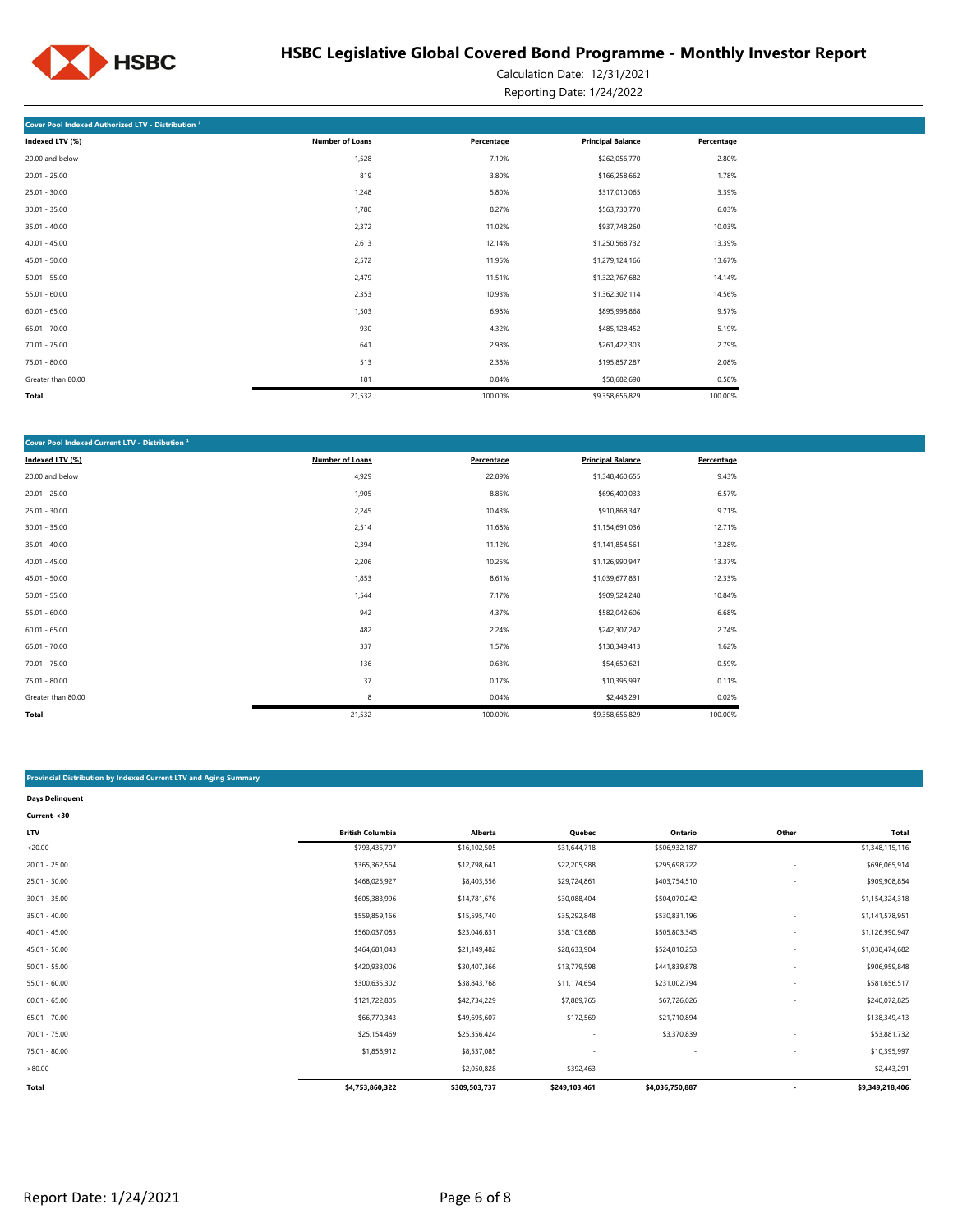

Calculation Date: 12/31/2021

Reporting Date: 1/24/2022

**Days Delinquent**

| $30 - 60$       |                          |                          |                          |             |                          |             |
|-----------------|--------------------------|--------------------------|--------------------------|-------------|--------------------------|-------------|
| <b>LTV</b>      | <b>British Columbia</b>  | Alberta                  | Quebec                   | Ontario     | Other                    | Total       |
| < 20.00         | $\sim$                   | $\overline{\phantom{a}}$ | $\sim$                   | \$131,791   | $\sim$                   | \$131,791   |
| $20.01 - 25.00$ | $\sim$                   | $\overline{\phantom{a}}$ | $\sim$                   | \$334,119   | $\sim$                   | \$334,119   |
| $25.01 - 30.00$ | $\sim$                   | $\overline{\phantom{a}}$ | $\sim$                   | \$378,550   | $\sim$                   | \$378,550   |
| $30.01 - 35.00$ | $\overline{\phantom{a}}$ | $\overline{\phantom{a}}$ | $\sim$                   | \$366,718   | $\overline{\phantom{a}}$ | \$366,718   |
| $35.01 - 40.00$ |                          | ۰                        | $\sim$                   | $\sim$      | $\sim$                   | $\sim$      |
| $40.01 - 45.00$ | $\overline{\phantom{a}}$ | $\overline{\phantom{a}}$ | $\sim$                   | $\sim$      | $\sim$                   | $\sim$      |
| $45.01 - 50.00$ | $\sim$                   | $\overline{\phantom{a}}$ | $\sim$                   | \$474,787   | $\sim$                   | \$474,787   |
| $50.01 - 55.00$ | $\sim$                   | $\overline{\phantom{a}}$ | $\sim$                   | \$343,163   | $\sim$                   | \$343,163   |
| $55.01 - 60.00$ | $\overline{\phantom{a}}$ | ٠                        | $\sim$                   | $\sim$      | $\sim$                   | $\sim$      |
| $60.01 - 65.00$ | $\overline{\phantom{a}}$ | ٠                        | $\sim$                   | $\sim$      | $\overline{\phantom{a}}$ | $\sim$      |
| $65.01 - 70.00$ | $\sim$                   | ٠                        | $\sim$                   | $\sim$      | $\sim$                   | $\sim$      |
| $70.01 - 75.00$ | $\overline{\phantom{a}}$ | ٠                        | $\overline{\phantom{a}}$ | -           | $\sim$                   | $\sim$      |
| $75.01 - 80.00$ | $\sim$                   | $\overline{\phantom{a}}$ | $\sim$                   | $\sim$      | $\sim$                   | $\sim$      |
| >80.00          | $\sim$                   | ٠                        | $\sim$                   | $\sim$      | $\overline{\phantom{a}}$ | $\sim$      |
| Total           | $\overline{\phantom{a}}$ | $\overline{\phantom{a}}$ | $\overline{\phantom{a}}$ | \$2,029,129 | $\overline{\phantom{a}}$ | \$2,029,129 |

#### **Days Delinquent**

| $60 - 90$       |                          |                          |                          |         |                          |           |
|-----------------|--------------------------|--------------------------|--------------------------|---------|--------------------------|-----------|
| <b>LTV</b>      | <b>British Columbia</b>  | Alberta                  | Quebec                   | Ontario | Other                    | Total     |
| < 20.00         | \$213,748                | $\sim$                   | $\sim$                   | $\sim$  | $\overline{a}$           | \$213,748 |
| $20.01 - 25.00$ | $\overline{\phantom{a}}$ | $\sim$                   | $\sim$                   | $\sim$  | $\sim$                   | $\sim$    |
| $25.01 - 30.00$ | $\overline{\phantom{a}}$ | $\sim$                   | $\sim$                   | $\sim$  | $\overline{\phantom{a}}$ | $\sim$    |
| $30.01 - 35.00$ | $\sim$                   | $\sim$                   | $\sim$                   | $\sim$  | $\overline{\phantom{a}}$ | $\sim$    |
| $35.01 - 40.00$ | $\sim$                   | $\overline{\phantom{a}}$ | $\sim$                   | и.      | $\overline{\phantom{a}}$ | $\sim$    |
| $40.01 - 45.00$ | $\overline{\phantom{a}}$ | $\sim$                   | $\sim$                   | $\sim$  | $\sim$                   | $\sim$    |
| $45.01 - 50.00$ | \$728,362                | $\sim$                   | $\sim$                   | $\sim$  | $\overline{\phantom{a}}$ | \$728,362 |
| $50.01 - 55.00$ | $\overline{\phantom{a}}$ | $\sim$                   | $\overline{\phantom{a}}$ | $\sim$  | $\overline{\phantom{a}}$ | $\sim$    |
| $55.01 - 60.00$ | $\sim$                   | $\sim$                   | $\sim$                   | $\sim$  | $\overline{\phantom{a}}$ | $\sim$    |
| $60.01 - 65.00$ | $\overline{\phantom{a}}$ | $\sim$                   | $\sim$                   | $\sim$  | $\overline{\phantom{a}}$ | $\sim$    |
| $65.01 - 70.00$ | $\overline{\phantom{a}}$ | $\sim$                   | $\sim$                   | $\sim$  | $\overline{\phantom{a}}$ | $\sim$    |
| $70.01 - 75.00$ | $\sim$                   | $\sim$                   | $\sim$                   | $\sim$  | $\sim$                   | $\sim$    |
| $75.01 - 80.00$ | $\overline{\phantom{a}}$ | $\overline{\phantom{a}}$ | $\sim$                   |         | $\overline{\phantom{a}}$ | $\sim$    |
| >80.00          | $\overline{\phantom{a}}$ | $\sim$                   | $\sim$                   | $\sim$  | $\overline{\phantom{a}}$ | $\sim$    |
| <b>Total</b>    | \$942,110                | $\overline{\phantom{a}}$ | $\overline{\phantom{a}}$ | $\sim$  | $\overline{\phantom{a}}$ | \$942,110 |

### **Days Delinquent**

| $90 +$          |                          |                          |                          |                          |                          |                 |
|-----------------|--------------------------|--------------------------|--------------------------|--------------------------|--------------------------|-----------------|
| LTV             | <b>British Columbia</b>  | Alberta                  | Quebec                   | Ontario                  | Other                    | Total           |
| < 20.00         | $\sim$                   | $\overline{\phantom{a}}$ | $\sim$                   | $\sim$                   | $\sim$                   | $\sim$          |
| $20.01 - 25.00$ |                          |                          | ٠                        | $\sim$                   | ٠                        | $\sim$          |
| $25.01 - 30.00$ |                          | ٠                        | $\overline{\phantom{a}}$ | \$580,942                | $\sim$                   | \$580,942       |
| $30.01 - 35.00$ | $\overline{\phantom{a}}$ | $\overline{\phantom{a}}$ | $\overline{\phantom{a}}$ | $\sim$                   | $\sim$                   | $\sim$          |
| $35.01 - 40.00$ |                          | ٠                        | $\overline{\phantom{a}}$ | \$275,610                | $\sim$                   | \$275,610       |
| $40.01 - 45.00$ |                          | ٠                        | $\overline{\phantom{a}}$ | $\sim$                   | $\sim$                   | $\sim$          |
| $45.01 - 50.00$ |                          | $\overline{\phantom{a}}$ | $\overline{\phantom{a}}$ | $\overline{\phantom{a}}$ | $\sim$                   | $\sim$          |
| $50.01 - 55.00$ | \$2,221,237              | $\overline{\phantom{a}}$ | $\sim$                   | $\overline{\phantom{a}}$ | $\sim$                   | \$2,221,237     |
| $55.01 - 60.00$ | $\sim$                   | ٠                        | $\overline{\phantom{a}}$ | \$386,089                | $\sim$                   | \$386,089       |
| $60.01 - 65.00$ | \$2,234,417              |                          | $\overline{\phantom{a}}$ | $\sim$                   | $\sim$                   | \$2,234,417     |
| $65.01 - 70.00$ | $\sim$                   | $\overline{\phantom{a}}$ | $\overline{\phantom{a}}$ | $\overline{\phantom{a}}$ | $\sim$                   | $\sim$          |
| $70.01 - 75.00$ | \$768,889                | $\overline{\phantom{a}}$ | $\overline{\phantom{a}}$ | $\sim$                   | $\sim$                   | \$768,889       |
| $75.01 - 80.00$ | $\sim$                   | $\overline{\phantom{a}}$ | $\sim$                   | $\sim$                   | $\sim$                   | $\sim$          |
| >80.00          |                          | $\overline{\phantom{a}}$ | ٠                        | $\overline{\phantom{a}}$ | $\sim$                   | $\sim$          |
| Total           | \$5,224,543              | $\overline{\phantom{a}}$ | $\overline{\phantom{a}}$ | \$1,242,641              | $\overline{\phantom{a}}$ | \$6,467,184     |
| Total           | \$4,760,026,975          | \$309,503,737            | \$249,103,461            | \$4,040,022,656          | $\overline{\phantom{a}}$ | \$9,358,656,829 |